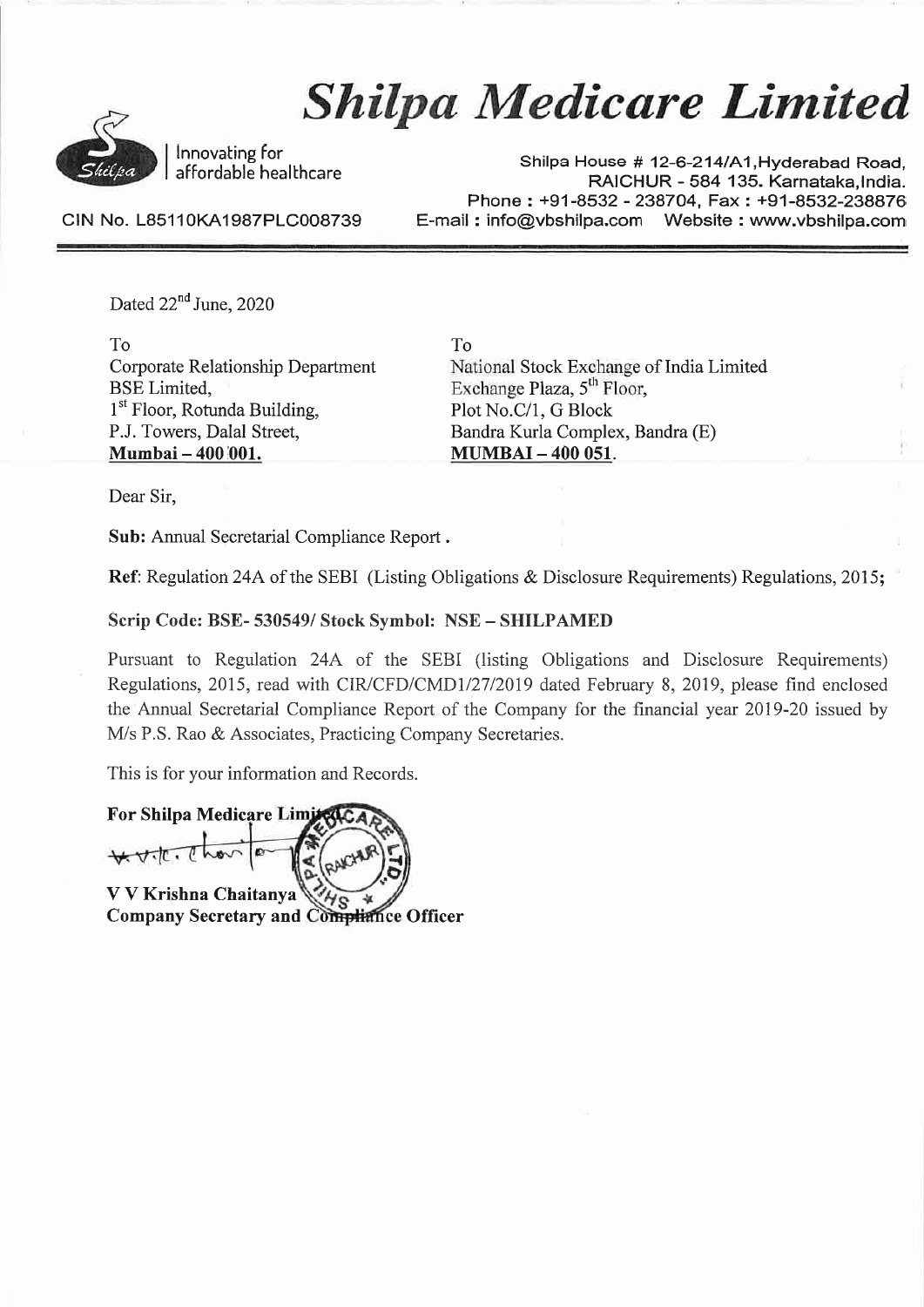

psrao\_associates@recliffmail.com Web : www.psraoassociates.com

## SECRETARIAL COMPLIANCE REPORT

#### OF

### SHILPA MEDICARE LIMITED

# FOR THE FINANCIAL YEAR ENDED 31st MARCH, 2020

- We, P.S. Rao & Associates, Company Secretaries, have examined:
- (a) All the documents and records made available to us and the explanation provided<br>by **Shilpa Medicare Limited,** having its registered office at #12-6-214/A-,<br>Hyderabad Road, Raichur- 584135, Karnataka hereinafter referre listed entity";
- (b) The filings/ submissions made by the listed entity to the stock exchanges;
- (c) Website of the listed entity; and

f I I

(d) any other document/ filing, as may be relevant, which has been relied upon to make this certification,

for the year ended  $31^{st}$  March, 2020 ("01.04.2019 to 31.03.2020"), in respect of compliance with the provisions of:

- (a) The Securities and Exchange Board of India Act, <sup>1992</sup> ("SEBI Act") and the Regulations, circulars and guidelines Issued thereunder; and
- (b) The Securities Contracts (Regulation) Act, <sup>1956</sup> ("SCRA"), the Rules made thereunder and the Regulations, circulars, guidelines issued thereunder by the Securities and Exchange Board of India ("SEBI")

The specific regulations whose provisions and the circulars/ guidelines issued thereunder have been examined include:

- (a) Securities and Exchange Board of India (Listing Obligations and Disclosure Requirements}·Regulations, 2015;
- (b) Securities and Exchange Board of India (Issue of Capital and Disclosure Requirements) Regulations, 2018- Not applicable to the listed entity during the audit period;
- (c) Securities and Exchange Board of India (Substantial Acquisition of Shares and Takeovers) Regulations, 2011;
- (d) Securities and Exchange Board of India (Buyback of Securities) Regulations, 2018- Not applicable to the listed entity during the audit period;
- (e) Securities and Exchange Board of India (Share Based Employee Benefits) Regulations, 2014- Not applicable to the listed entity during the audit period;
- (f) Securities and Exchange Board of India {Issue and Listing of Debt Securities) Regulations, 2008- Not applicable to the listed entity during the audit period;
- (g) Securities and Exchange Board of India (Issue and Listing of Non- Convertible and Redeemable Preference Shares) Regulations, 2013- Not applicable to the listed entity during the audit period;



Contd .... 2

Flat No.10, 4th Floor, #6-3-347/22/2, lshwarya Nllayam, Opp: Sai Baba Temple, Dwarakapuri Colony, Panjagutta, Hyderabad - 500082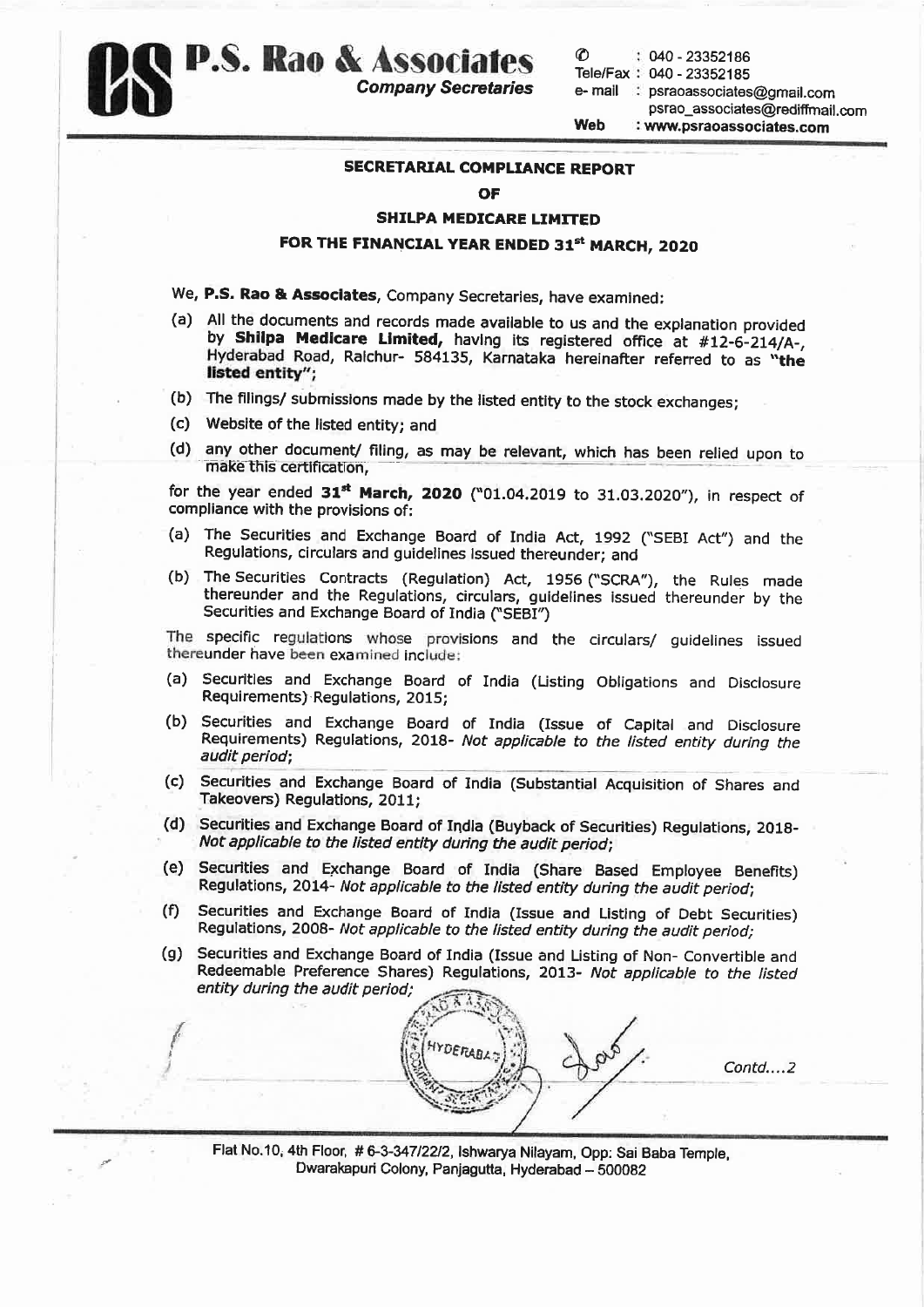- (h) Securities and Exchange Board of Indla (Prohibition of Insider Trading) Regulations, 2015;
- (i) The Depositories Act, 1996;
- U) Securities and Exchange Board of India (Depositories and Participants) Regulations, 2018; and
- (k) The Securities and Exchange Board of India (Registrars to an issue and Share Transfer Agents) Regulations, <sup>1993</sup>

and based on the above examination, we hereby repor<sup>t</sup> that, during the review period;

- a. The listed entity has complied with the provisions of the above regulations and circulars/ guidelines issued thereunder;
- b. The listed entity has maintained proper records under the provisions of the above regulations and circulars/ guidelines Issued thereunder insofar as it appears from our examination of those records;
- c. Except as stated in the following table, there were no actions taken against the listed entity/ its promoters/ directors/ material subsidiaries either by SEBI or by Stock Exchanges (including-under-the-Standard-Operating Procedures issued by SEBI through various circulars) under the aforesaid Acts/ Regulations and circulars/ guidelines issued thereunder:

| Sr.<br>No.   | Particulars of Non-<br><b>Compliance</b>                                                                                                                                                                                                                           | <b>Details</b><br><b>Action</b><br>of<br>taken<br>by<br>the<br><b>Regulators</b>                                                                                                                        | <b>Observations/ Remarks</b><br>of<br>the<br>Practising<br><b>Company Secretary on</b><br>the action taken                                                                                                                                                                                                                                                                                                                                                                                                                                  |
|--------------|--------------------------------------------------------------------------------------------------------------------------------------------------------------------------------------------------------------------------------------------------------------------|---------------------------------------------------------------------------------------------------------------------------------------------------------------------------------------------------------|---------------------------------------------------------------------------------------------------------------------------------------------------------------------------------------------------------------------------------------------------------------------------------------------------------------------------------------------------------------------------------------------------------------------------------------------------------------------------------------------------------------------------------------------|
| $\mathbf{1}$ | Failure<br>take $ $<br>to<br>adequate<br>steps to<br>expeditious<br>ensure<br>redressal of investor<br>complaints<br>as<br>envisaged<br>under l<br>Regulation 13(1) of<br>the<br>SEBI<br>(LODR)<br>Regulations, 2015 for<br>the<br>quarter<br>ended<br>30.06.2019. | <b>BSE Limited, vide its</b><br>$01^{st}$<br>letter dated<br>August, 2019 levied<br>a penalty<br>0f<br>Rs.<br>23,000/- (exclusive<br>of<br>GST)<br>on<br>the<br>Company for the said<br>non-compliance. | In reply to BSE's letter,<br>the<br>Company,<br>on<br>16.08.2019, wrote to NSE<br>and BSE bringing to their<br>notice that the concerned<br>shareholder's<br>complaint<br>was duly replied by the<br>Company's RTA,<br>which<br>filed an Action<br>Taken<br>Report in respect of the<br>same on the SCORES<br>portal on 19th July, 2019<br>stating that the<br>said<br>shares<br>have<br>been<br>transferred in the year<br>2007 based on the Market<br>Transfer Deed and that<br>the matter is subjudice<br>before CDRF- Vadodara<br>Main. |
|              |                                                                                                                                                                                                                                                                    |                                                                                                                                                                                                         | However, the Company<br>paid the penalty levied on<br>it by BSE on 20 <sup>th</sup> August,<br>2019.                                                                                                                                                                                                                                                                                                                                                                                                                                        |
|              |                                                                                                                                                                                                                                                                    | <b>HYDERABA</b>                                                                                                                                                                                         |                                                                                                                                                                                                                                                                                                                                                                                                                                                                                                                                             |